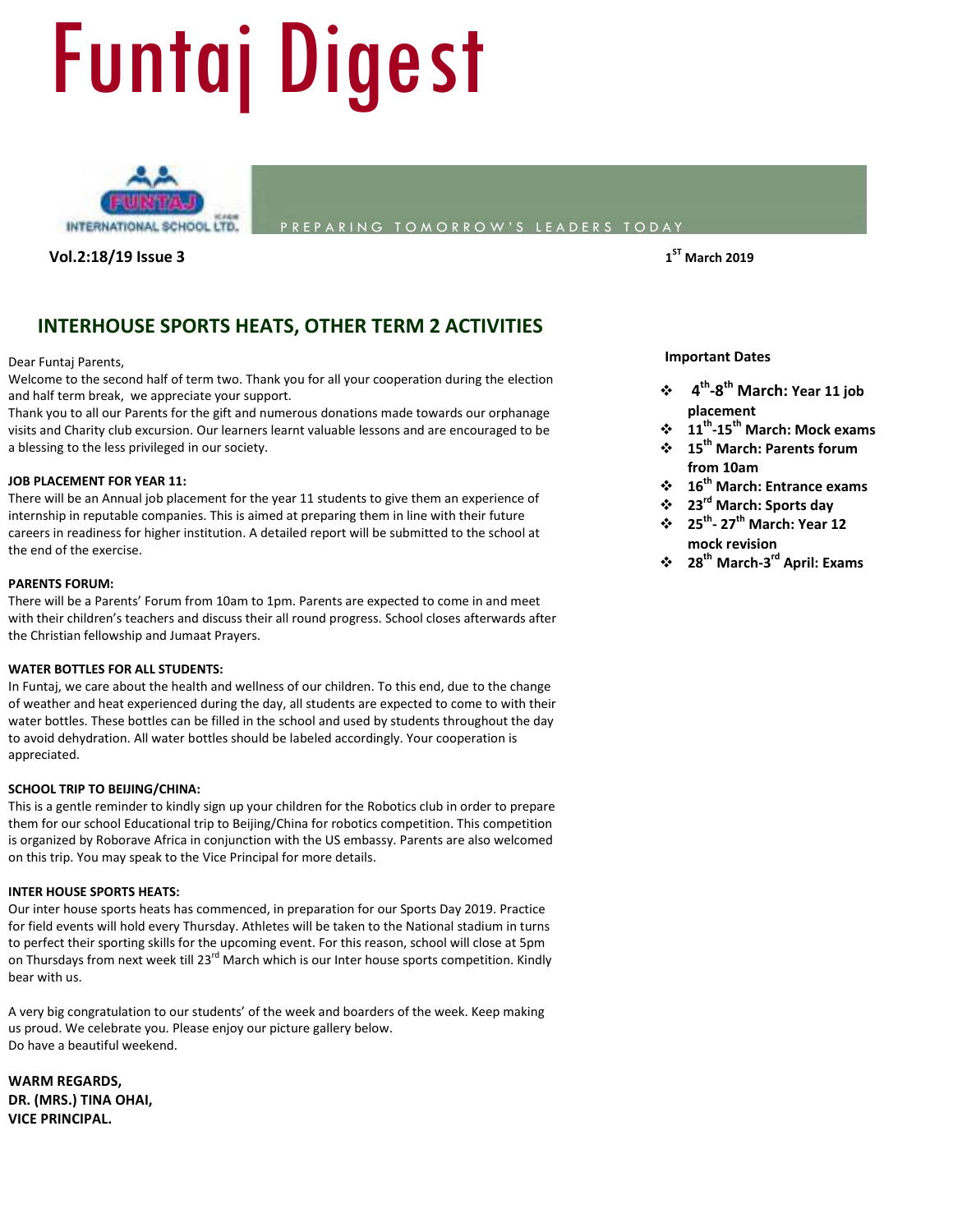## **PARENT TEACHER MEETING**



























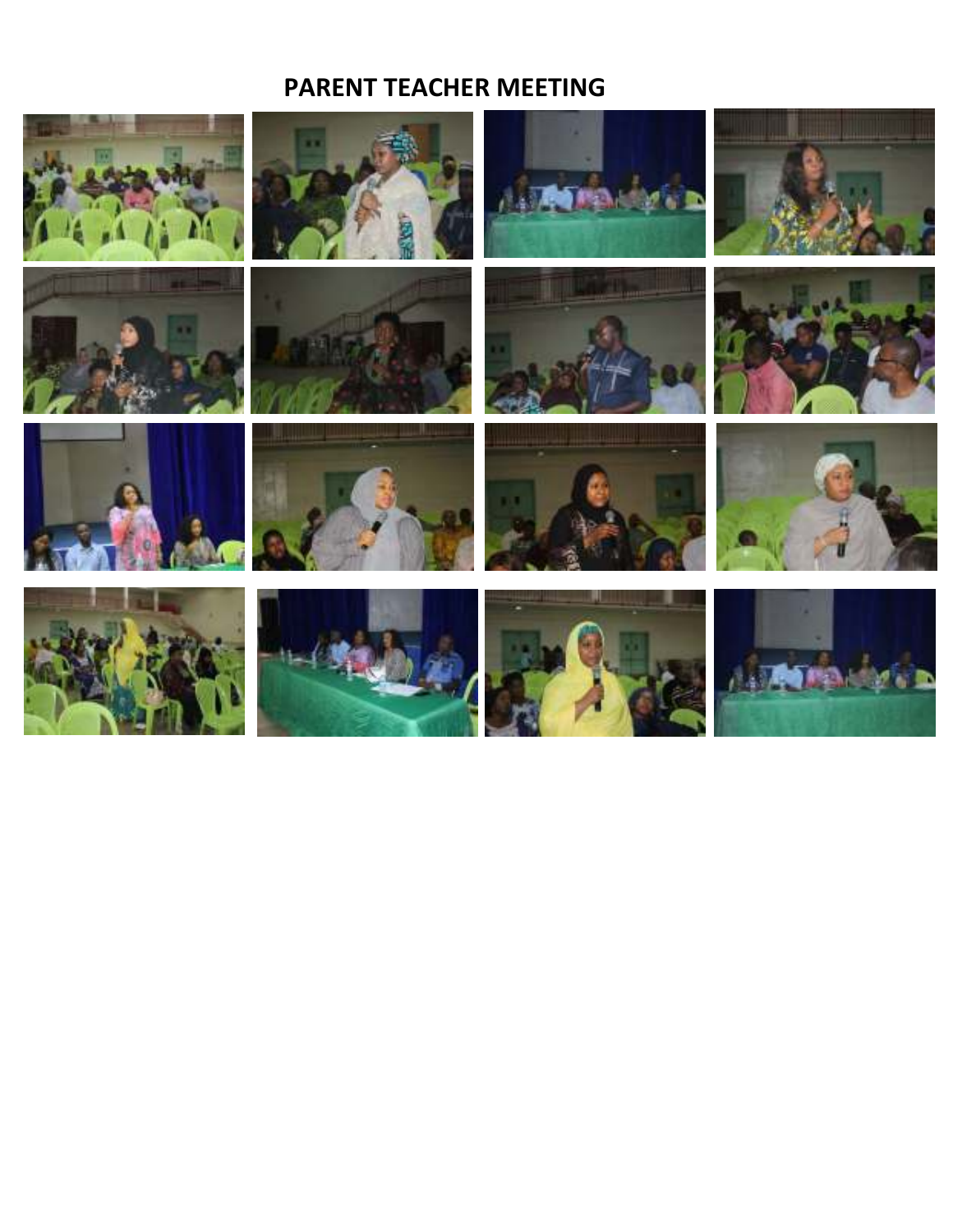## **SPECIAL ASSEMBLY YEAR 11**



















































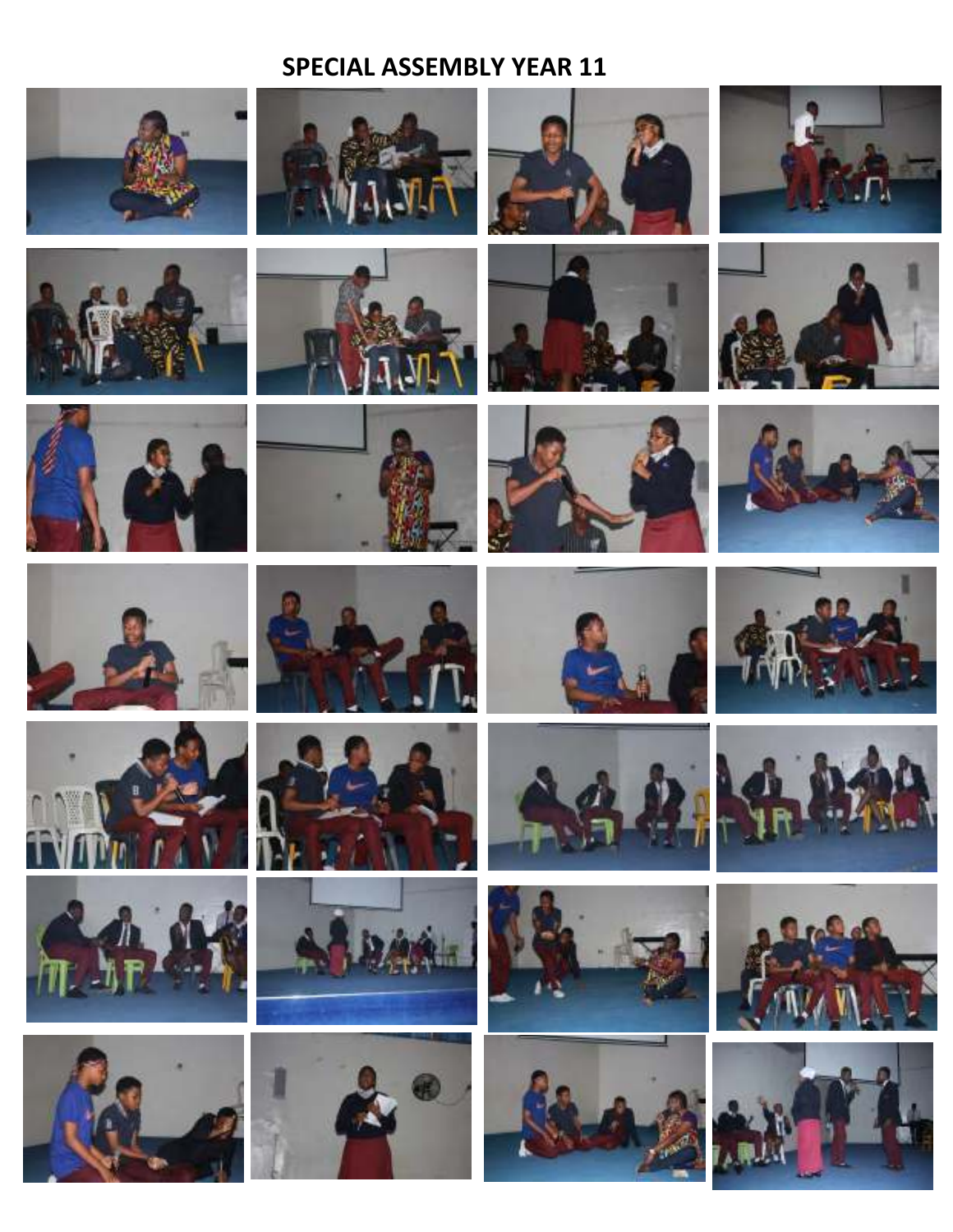## **STEAM FAIR**

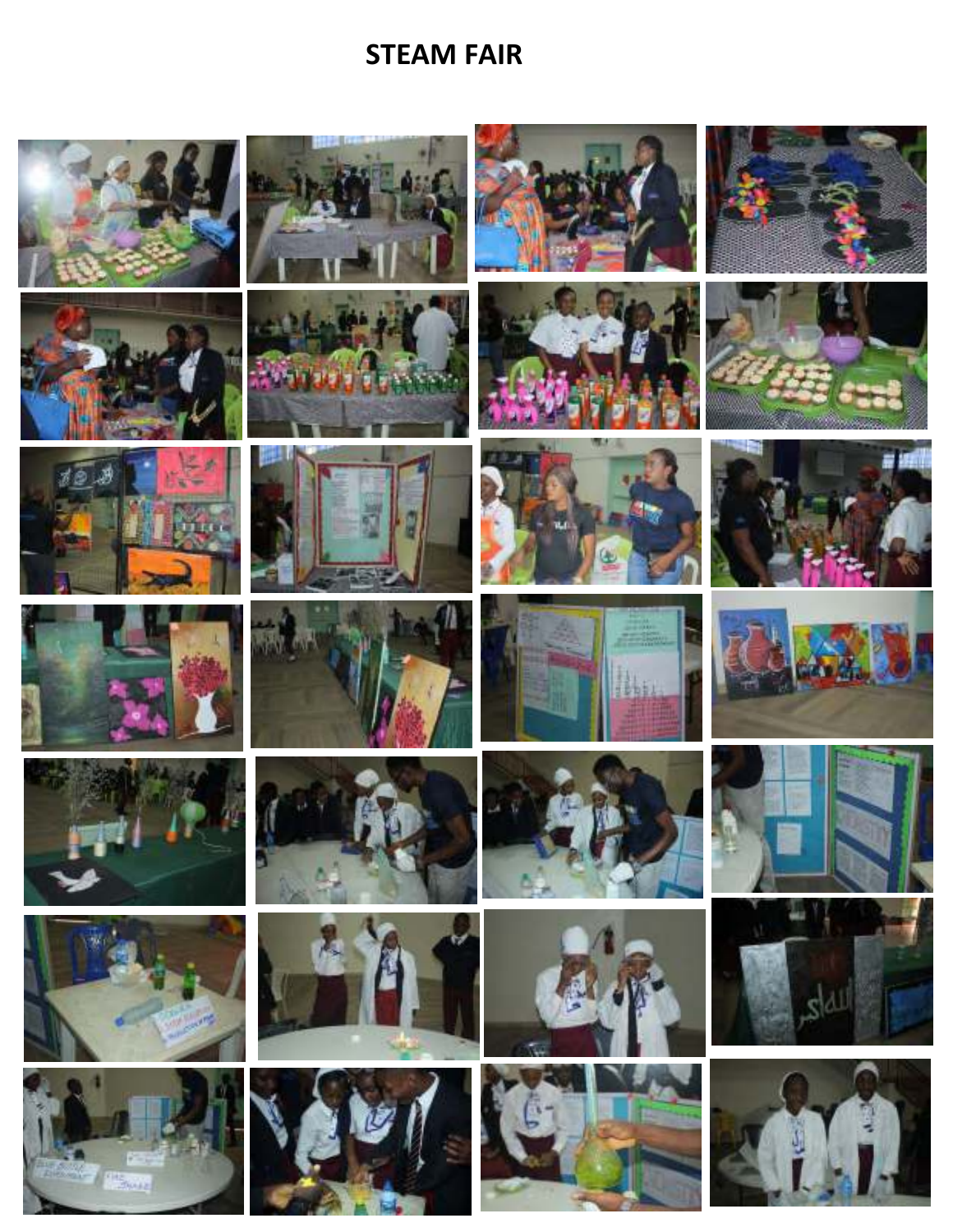















































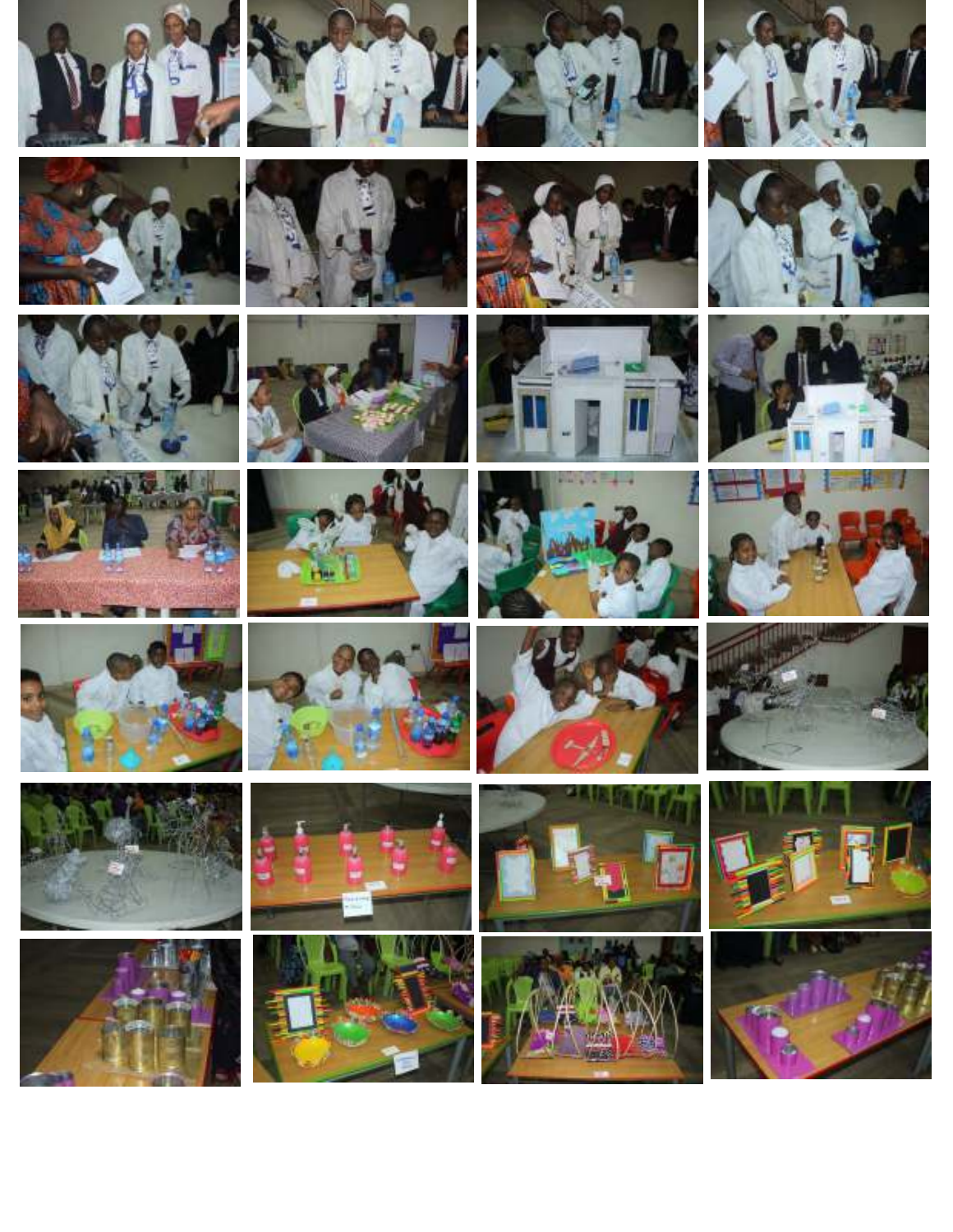



















































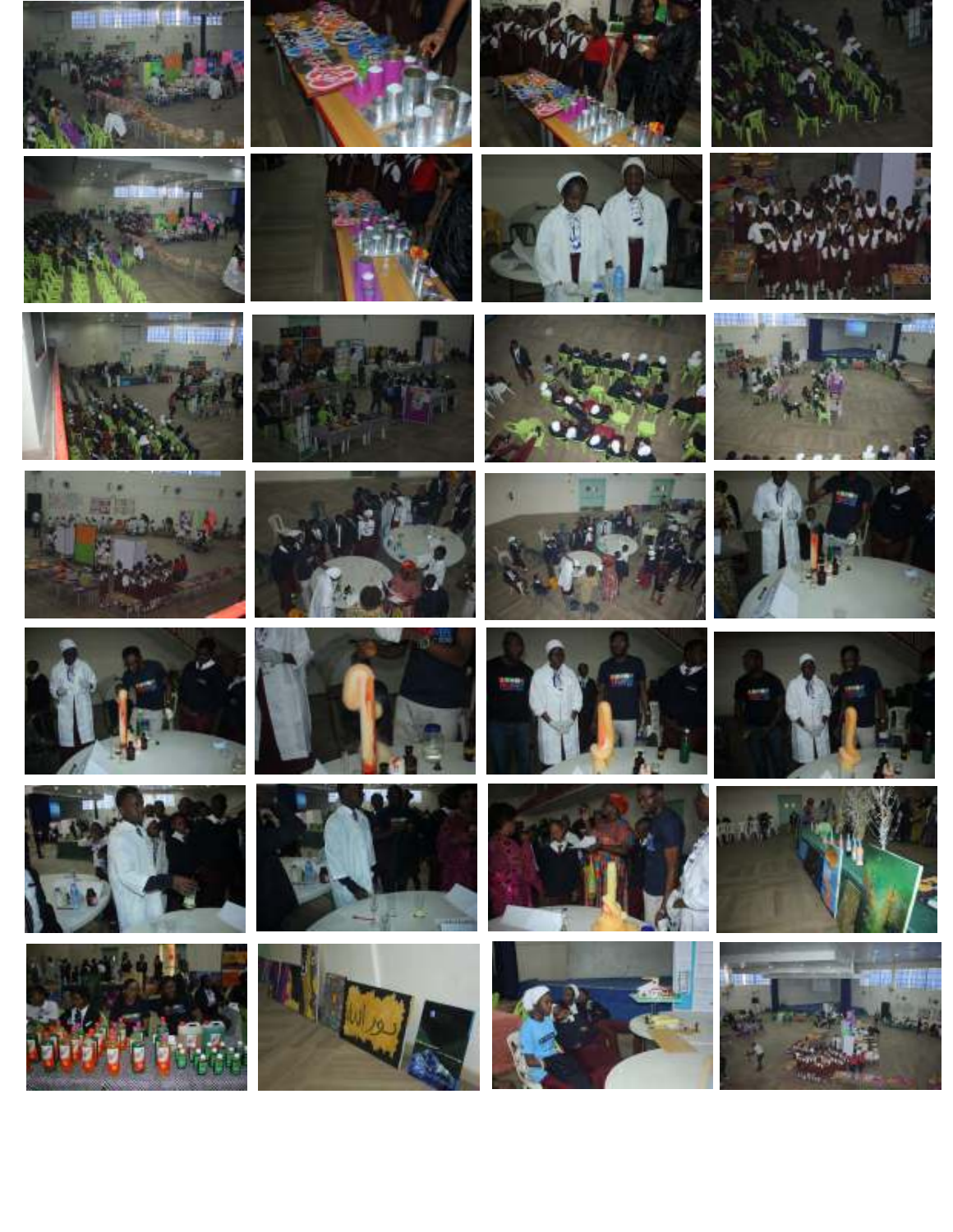













































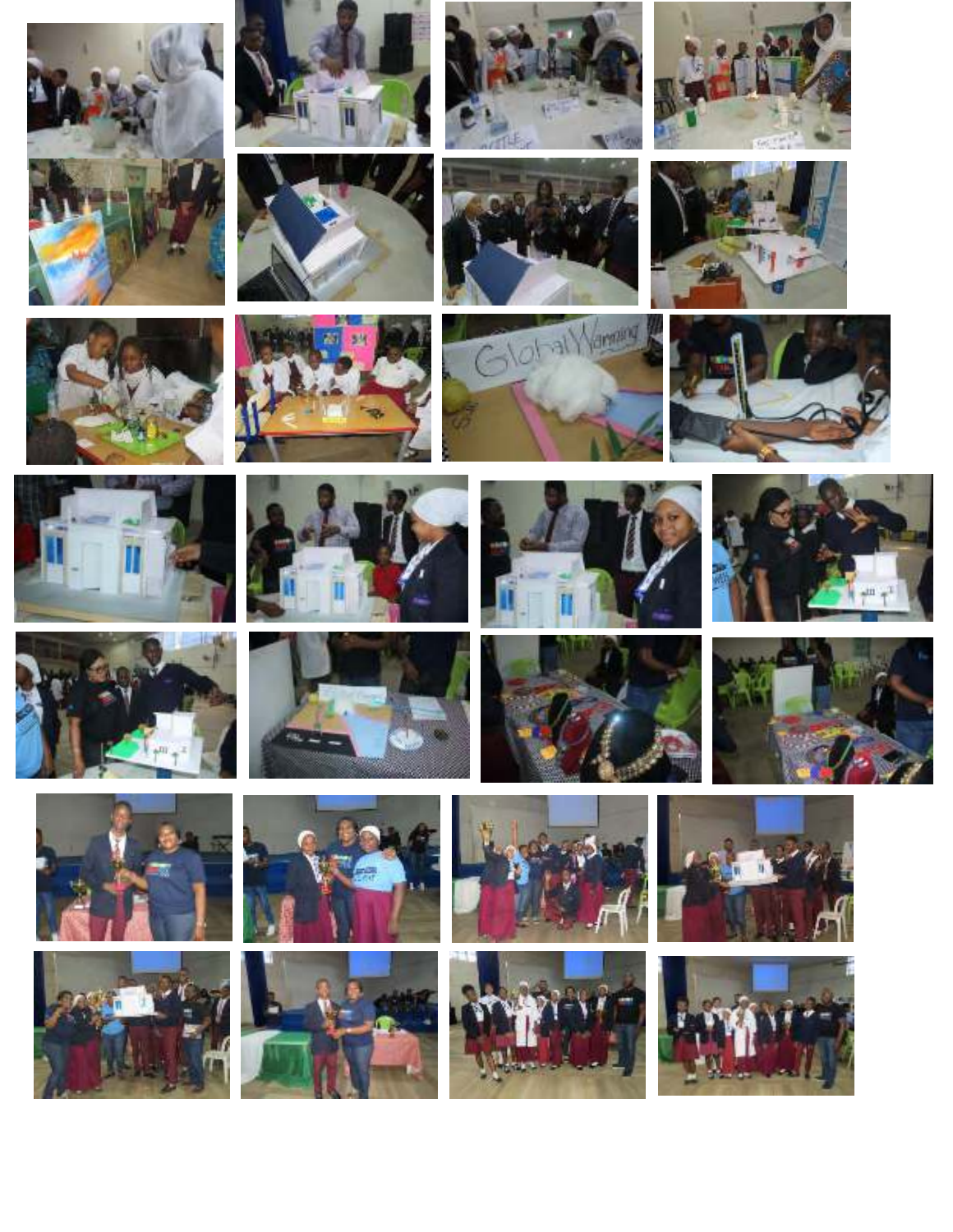# **CHARITY CLUB OPHANAGE VISIT**













































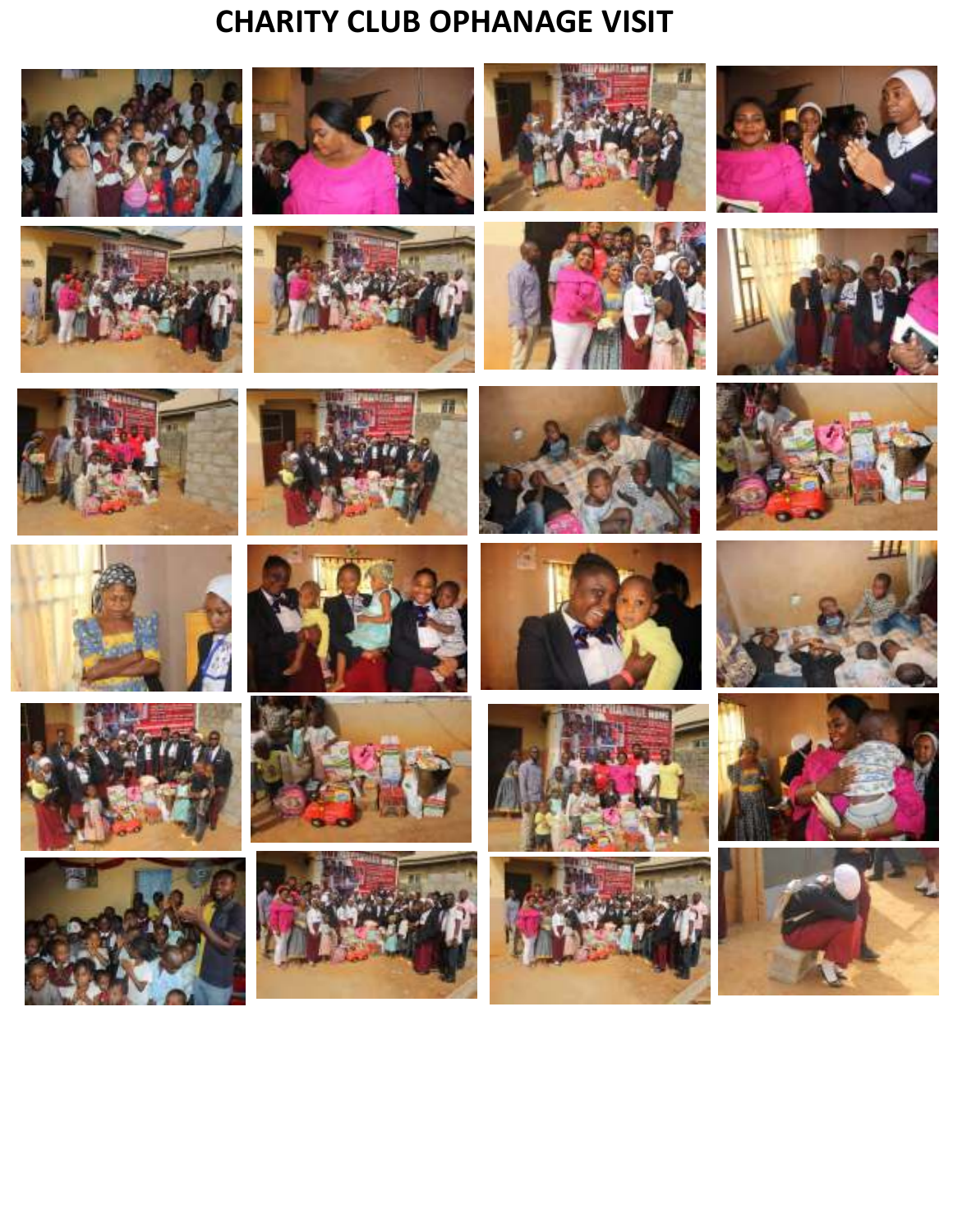















































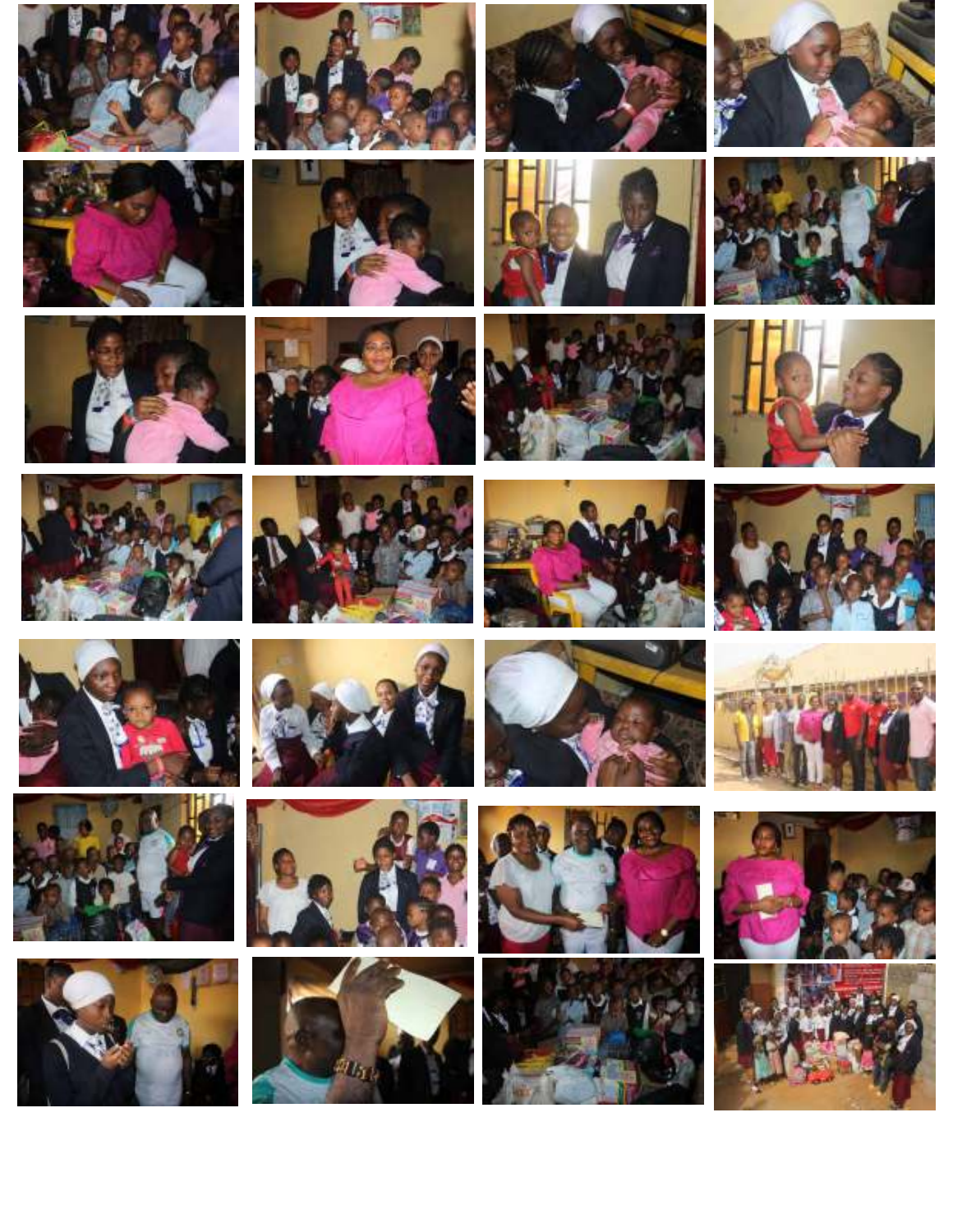# WEEK 5 STUDENTS OF THE WEEK



ABDUL-SAMAD ADEBOWALE LAWAL **KEHINDE ERETAN** 





**ADEOLA KELECHI OGBEIDE**

## WEEK 5 BOARDERS OF THE WEEK



**MUHAMMAD MUSA SULIEMAN ESHI FAVOUR IORKUSAH**